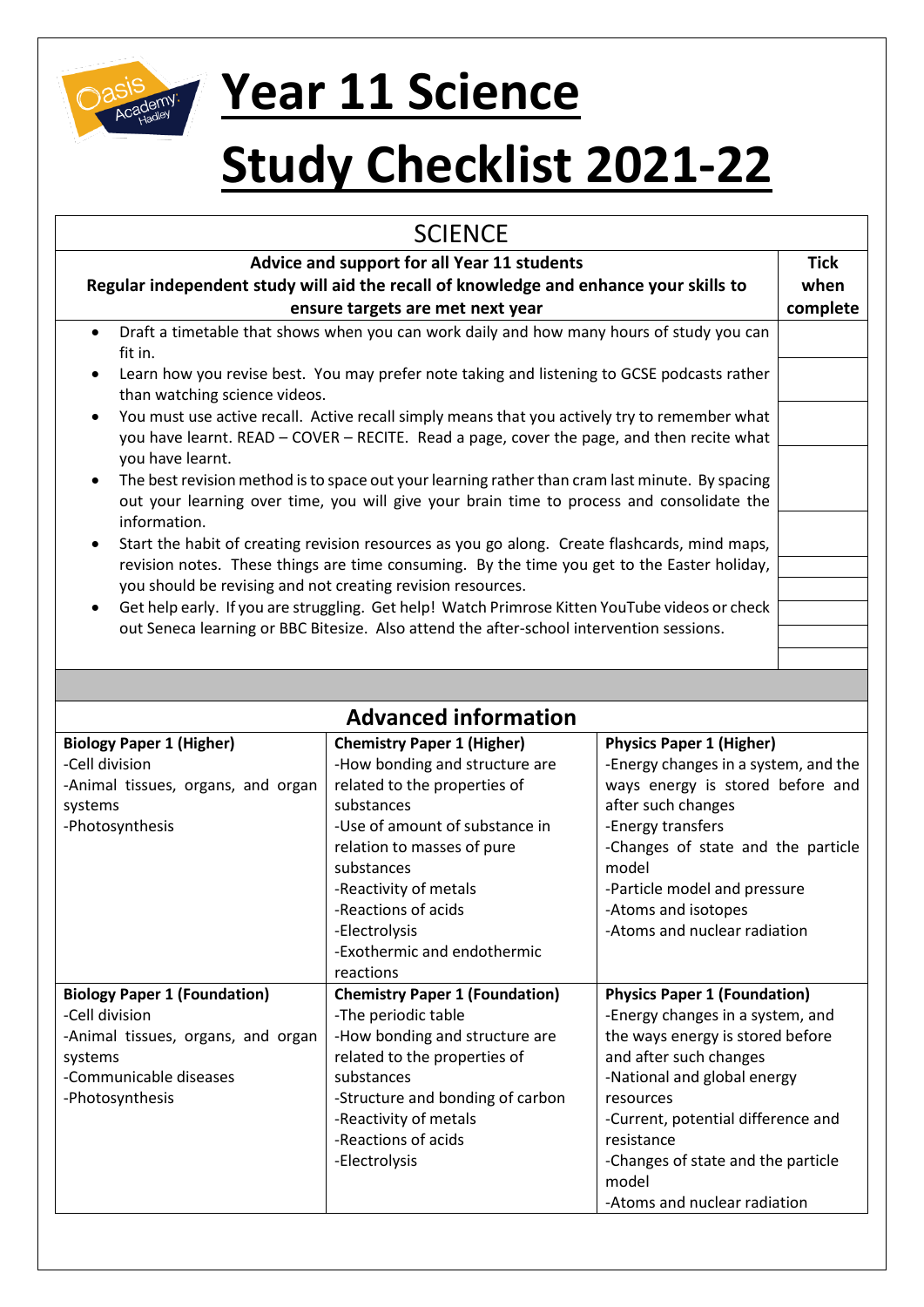| <b>Biology Paper 2 (Higher)</b>     | <b>Chemistry Paper 2 (Higher)</b>   | <b>Physics Paper 2 (Higher)</b>      |
|-------------------------------------|-------------------------------------|--------------------------------------|
| -Hormonal control in humans         | -Rate of reaction                   | -Forces and their interactions       |
| -Organisation of an ecosystem       | -Reversible reactions and dynamic   | -Describing motion along a line      |
| -Biodiversity and the effect of     | equilibrium                         | -Forces, accelerations, and Newton's |
| human interaction on an ecosystem   | -Carbon compounds as fuels and      | Laws of motion                       |
|                                     | feedstock                           | -Momentum                            |
|                                     | -Purity, formulations, and          | -Electromagnetic waves               |
|                                     | chromatography                      | -The motor effect                    |
|                                     | -The composition and evolution of   |                                      |
|                                     | the Earth's atmosphere              |                                      |
|                                     | -Using the Earth's resources and    |                                      |
|                                     | obtaining potable water             |                                      |
|                                     |                                     |                                      |
| <b>Biology Paper 2 (Foundation)</b> | <b>Chemistry Paper (Foundation)</b> | <b>Physics Paper 2 (Foundation)</b>  |
| -Hormonal control in humans         | -Rate of reaction                   | -Forces and their interactions       |
| -Reproduction                       | -Reversible reactions and dynamic   | -Describing motion along a line      |
| -Adaptations, interdependence, and  | equilibrium                         | -Forces, accelerations, and          |
| competition                         | -Carbon compounds as fuels and      | Newton's Laws of motion              |
| -Organisation of an ecosystem       | feedstock                           | -Forces and braking                  |
|                                     | -Purity, formulations, and          | -Electromagnetic waves               |
|                                     | chromatography                      | -Permanent and induced               |
|                                     | -The composition and evolution of   | magnetism, magnetic forces, and      |
|                                     | the Earth's atmosphere              | fields                               |
|                                     | -Common atmospheric pollutants      | -The motor effect                    |
|                                     | and their sources                   |                                      |
|                                     | -Using the Earth's resources and    |                                      |
|                                     | obtaining potable water             |                                      |
|                                     |                                     |                                      |

## **Internet websites and apps for study support**

[http://Senecalearning.com](http://senecalearning.com/)

The more you use the site, the better it gets to know you. Questions become tailored to you. <https://www.bbc.co.uk/bitesize/subjects/zrkw2hv>

Provides written information and tests to help students who like to read to revise for GCSE science courses.

[https://www.youtube.com/channel/UCqbOeHaAUXw9Il7sBVG3\\_bw](https://www.youtube.com/channel/UCqbOeHaAUXw9Il7sBVG3_bw)

'free science lessons 'channel on YouTube. A series of short videos that cover the AQA9-1 Trilogy (Double award). Really useful to watch to revise/go over areas you are not sure of.

<https://www.youtube.com/channel/UCBgvmal8AR4QIK2e0EfJwaA>

Primrose kitten – YouTube videos to watch, including booster grade 7-9 questions AND a workbook that can be downloaded filled with many quick-fire questions you should know the answers to.

<https://docbrown.info/index.htm>

Provides revision notes and questions for GCSE sciences.

[http://kerboodle.com](http://kerboodle.com/)

Science have bought in student access to this website. It provides access to resources used in the lesson, online copies of a textbook for science and a range of interactive quizzes. This is tailored specifically to our exam board. Students have log in details for this.

<http://www.aqa.org.uk/subjects/science/gcse/combined-science-trilogy-8464/assessmentresources> Specimen papers for AQA Trilogy science qualification.